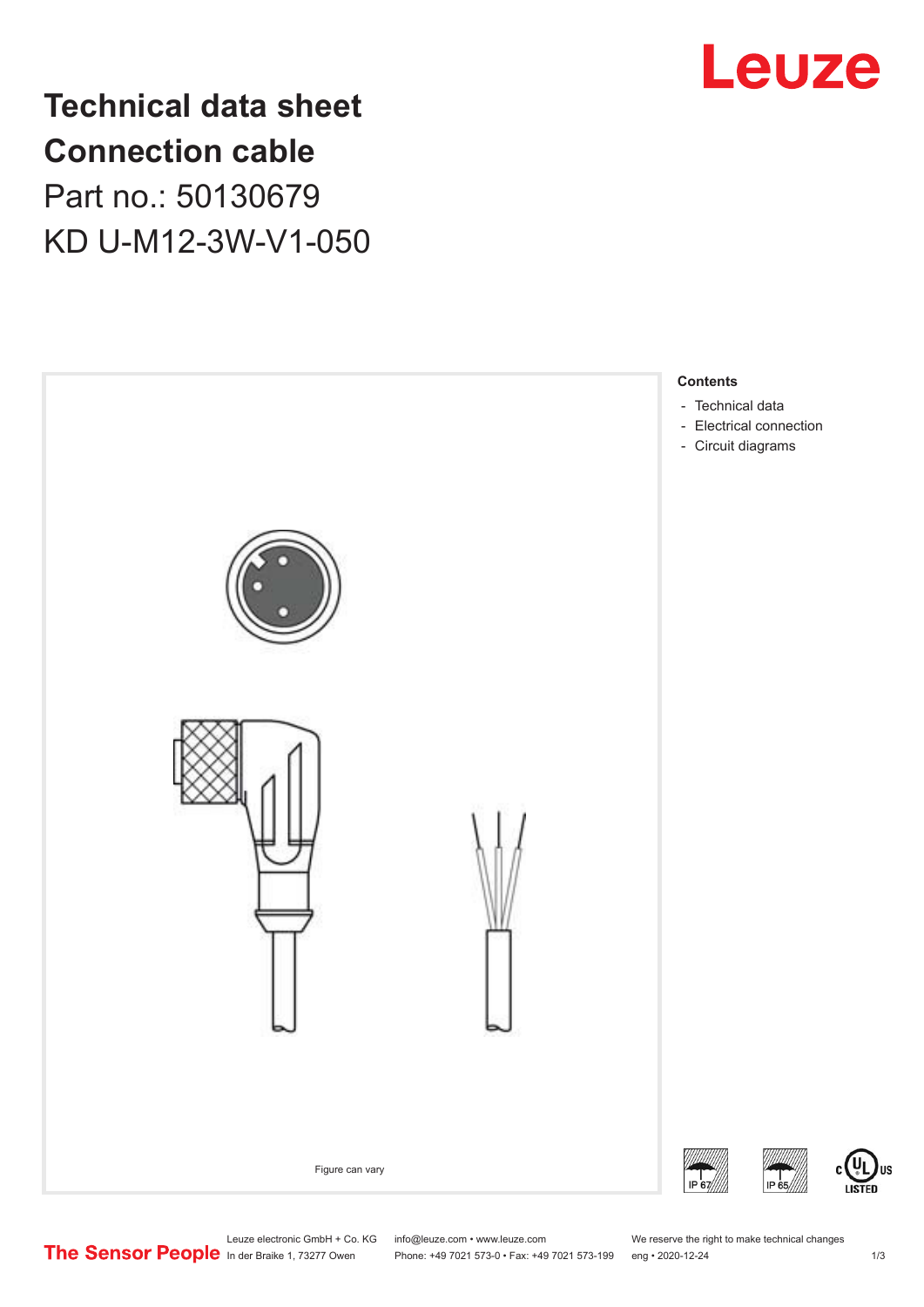## <span id="page-1-0"></span>**Technical data**

#### **Electrical data**

**Performance data**

**Operating voltage** Max. 250 V AC/DC

#### **Connection**

| <b>Connection 1</b>                                    |                                                                                                        |
|--------------------------------------------------------|--------------------------------------------------------------------------------------------------------|
| <b>Type of connection</b>                              | Connector                                                                                              |
| <b>Thread size</b>                                     | M <sub>12</sub>                                                                                        |
| <b>Type</b>                                            | Female                                                                                                 |
| Handle body material                                   | <b>PUR</b>                                                                                             |
| No. of pins                                            | $3 - pin$                                                                                              |
| Version                                                | Angled                                                                                                 |
| Lock                                                   | Screw fitting, nickel-plated diecast zinc,<br>recommended torque 0.6 Nm, self-<br>locking              |
| Connection 2                                           |                                                                                                        |
| <b>Type of connection</b>                              | Open end                                                                                               |
|                                                        |                                                                                                        |
| <b>Cable properties</b><br><b>Number of conductors</b> |                                                                                                        |
| Wire cross section                                     | 3 Piece(s)<br>$0.34 \, \text{mm}^2$                                                                    |
| <b>AWG</b>                                             | 22                                                                                                     |
|                                                        |                                                                                                        |
| Sheathing color                                        | <b>Black</b>                                                                                           |
| <b>Shielded</b>                                        | <b>No</b>                                                                                              |
| Silicone-free                                          | Yes                                                                                                    |
| Cable design                                           | Connection cable (open on one end)                                                                     |
| Cable diameter (external)                              | 4 6 mm                                                                                                 |
| Cable length                                           | 5,000 mm                                                                                               |
| <b>Sheathing material</b>                              | PVC                                                                                                    |
| <b>Wire insulation</b>                                 | <b>PVC</b>                                                                                             |
| Suitability for drag chains                            | N <sub>o</sub>                                                                                         |
| Properties of the outer sheathing                      | Free of CFC, cadmium, silicone and<br>lead, easily machine-processable                                 |
| Resistance of the outer sheathing                      | Good oil, gasoline and chemical<br>resistance, flame retardant in<br>accordance with UL 1581 VW1 / CSA |

FT1

# Leuze **Width across flats** 13 mm

## **Mechanical data**

| <b>Bending radius, flexible laying, min.</b> Min. 10 x cable diameter |             |
|-----------------------------------------------------------------------|-------------|
| Bending radius, stationary laying, min. Min. 5 x cable diameter       |             |
|                                                                       |             |
| <b>Environmental data</b>                                             |             |
| Ambient temperature, operation,<br>flexible use                       | $-580 °C$   |
| Ambient temperature, operation,<br>stationary use                     | $-3080 °C$  |
| <b>Certifications</b>                                                 |             |
| Degree of protection                                                  | IP 65       |
|                                                                       | <b>IP67</b> |
| <b>Certifications</b>                                                 | c UL US     |
|                                                                       |             |
| <b>Classification</b>                                                 |             |
| <b>Customs tariff number</b>                                          | 85444290    |
| eCl@ss 5.1.4                                                          | 27279201    |
| eCl@ss 8.0                                                            | 27279218    |
| eCl@ss 9.0                                                            |             |
|                                                                       | 27060311    |
| eCl@ss 10.0                                                           | 27060311    |
| eCl@ss 11.0                                                           | 27060311    |
| <b>ETIM 5.0</b>                                                       | EC001855    |
| <b>ETIM 6.0</b>                                                       | EC001855    |

## **Electrical connection**

#### **Connection 1**

| Type of connection   | Connector                                                                             |
|----------------------|---------------------------------------------------------------------------------------|
| <b>Thread size</b>   | M <sub>12</sub>                                                                       |
| <b>Type</b>          | Female                                                                                |
| Handle body material | <b>PUR</b>                                                                            |
| No. of pins          | $3 - pin$                                                                             |
| Version              | Angled                                                                                |
| Lock                 | Screw fitting, nickel-plated diecast zinc, recommended<br>torque 0.6 Nm, self-locking |
|                      |                                                                                       |

j.

#### **Pin Conductor color**

| 1 | Brown        |
|---|--------------|
| 3 | <b>Blue</b>  |
| 4 | <b>Black</b> |